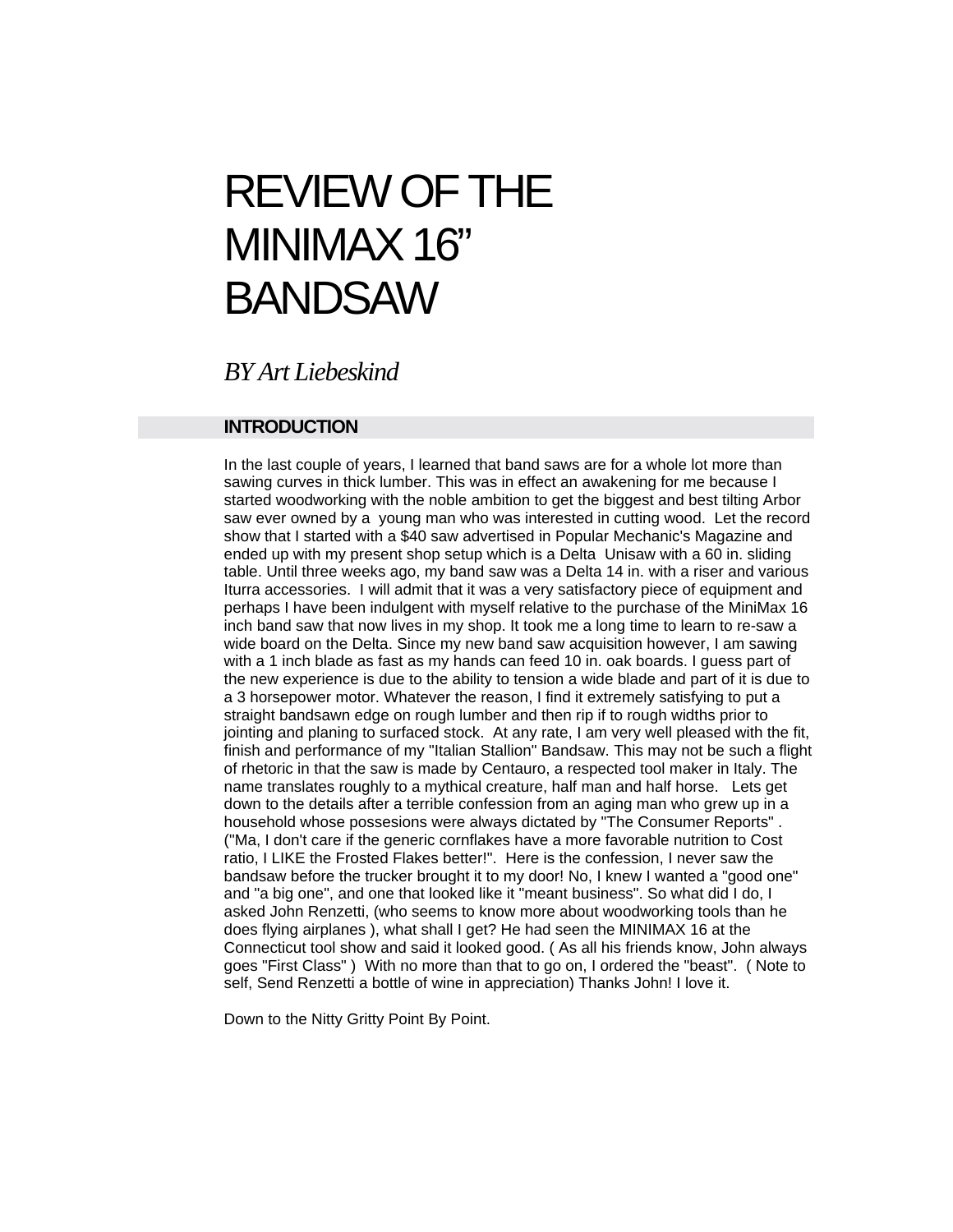### **DELIVERY:**

 It was here in 4 days and wrapped up a lot like a Christmas present with a crate on a pallet. The whole machine was shrink wrapped inside the crate in heavy gauge plastic. After bribing the truck driver, the saw was in my shop. My neighbor helped me slide the 440 pound machine off the pallet and onto the floor. It came with a Mobility system (see picture) which made life easy for a solo shopworker like myself. If the crate wood had been a little fancier I might have recycled it to build a bandsawed birdhouse for a Peruvian Condor.

### **CLEANUP**

Lots of Cosmoline to keep parts from rusting. I always feel a little bit like I am a socially aware ornithologist cleaning up seabirds after a particularly nasty oil spill but it was done eventually and revealed a cleanly finished main table and a host of parts that were mostly adjusted and moved with precision by a chain and sprocket. I remember the times I had to adjust the guard height on the Delta and the guide bar would slip out of my hand as I loosened the clamp.



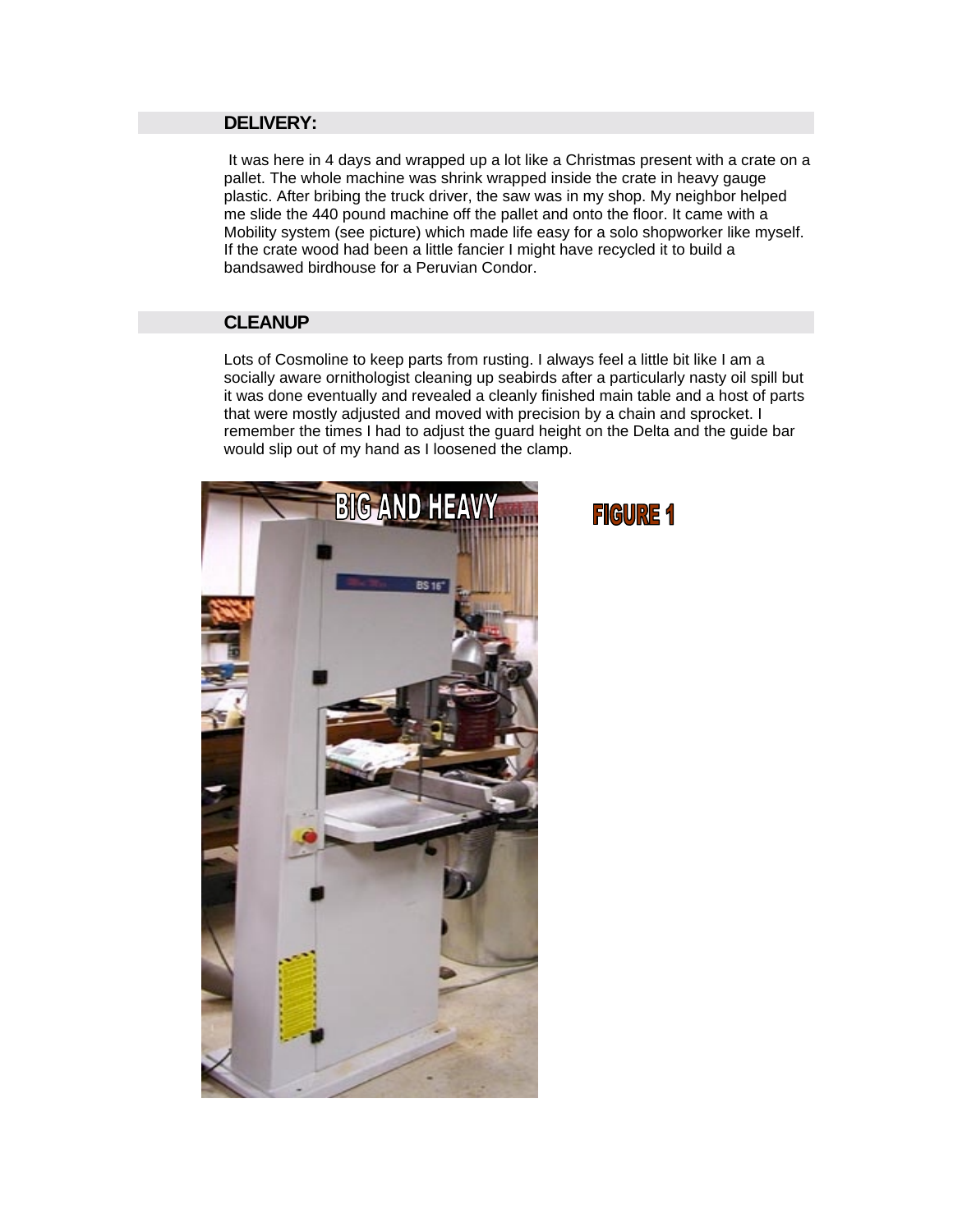### **FIRST IMPRESSION:**

SEE FIGURE 1 Above Big and Heavy. A very clean and impressive design of heavy gauge sheet steel.(more than 1/8" thick) The welds were all nicely ground and though that does not have an effect on cutting wood, it is comforting as a measure of the care and workmanship with which it was made. A very handsome tool with a pale gray finish and lots of precision adjustment devices. I thought it a neat thing to send the adjustment tool kit in a fitted plastic tool box. Also included was a large push stick which I thought was a nice touch. There were several metric wrenches and allen wrenches. Yes, appearances do count and If I am buying the "Frosted Flakes" I want them to look like "Frosted Flakes" and not Generic dry cereal!

### **MAIN SAW TABLE:**

The saw table is 23" x 16" deep and of course there is about a 15" clearance from the saw side to the blade which would allow a 15" wide rip to be done. Although I am not one to measure flatness with an optical comparator to ten thousandth of an inch, this table is as flat as my best metal straightedge can indicate. The table surface is about 35" from the floor which is lower than the Delta but seems a comfortable work height for my 6ft 2 in size. The table is ground but not polished and seems to be getting slicker as I wax it.



**FIGURE 2** 

### **FENCE:**

See Figure 2 Above. The fence is not all that tall for a saw with a full 13" resaw capacity , but to its credit, it has two metric tapped holes that will allow a tall auxiliary fence to be easily attached. To its further credit, it has a single nut and roll pin attachment of the fence to the guide that allows the fence to be angled for blade lead. I have not needed this yet since the blades I set up and tensioned, tracked straight and true. The bar on which the fence rides is adjustable too and is a sturdy rectangular section steel bar.

### **MITER GAUGE:**

The miter gauge is not much but frankly I have yet to find much use for a miter gauge on a bandsaw anyway. Even so, when I reported that the bar was bent, A new one was sent within two days. Customer service means a lot to me and I really demand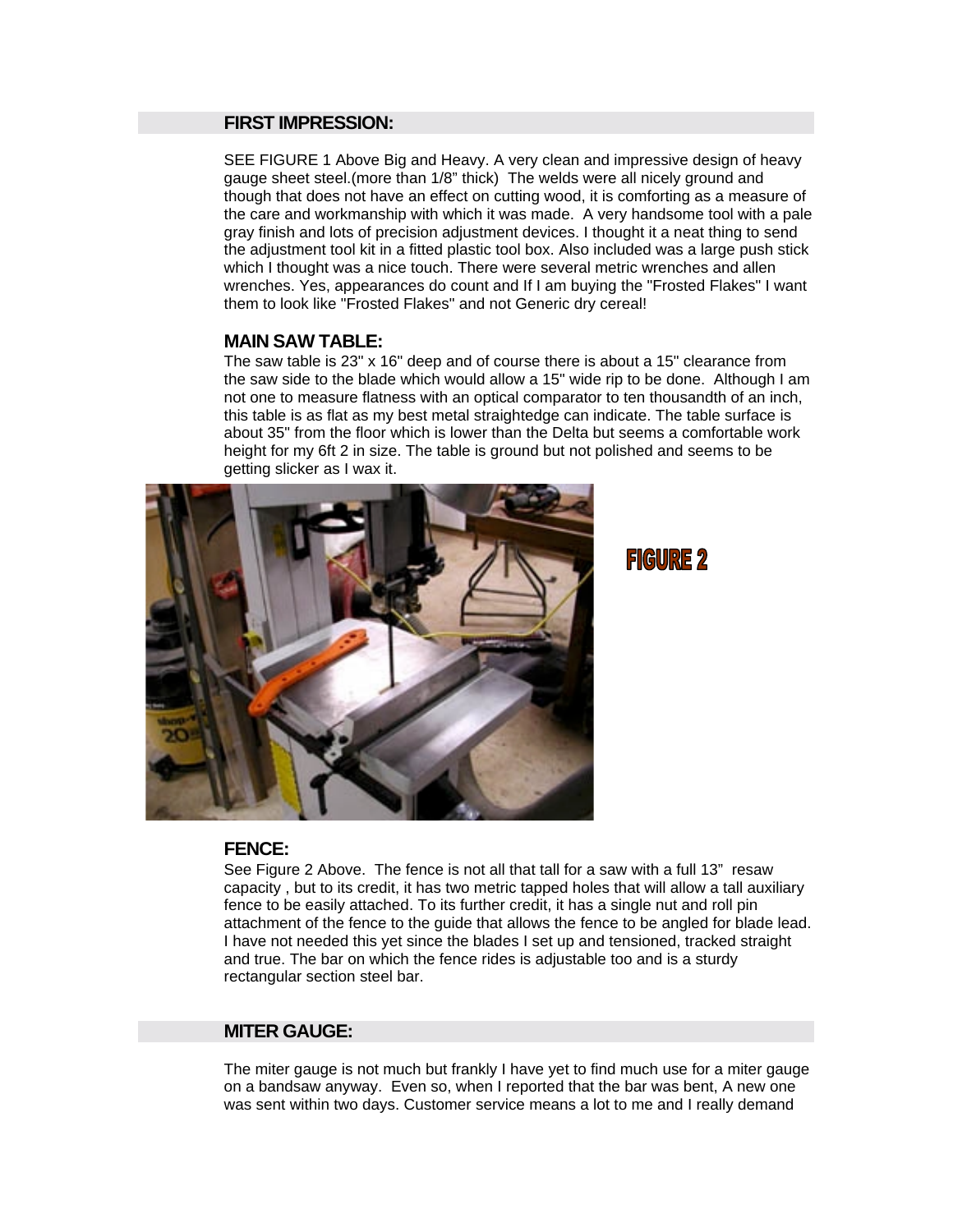good care after the sale. So far, I have received it with a vengeance. I bought a 1- 1/4" blade with about 1-1/2 teeth per inch. It was very hard to get tracking and although I finally got it to work, MiniMax sent me a replacement narrower blade and that was absolutely a snap to install and tension to perfection.

### **ZERO CLEARANCE INSERT**

This is a thick chunk of wood and will eventually need to be replaced. No big deal but very basic. I might replace it with a slippery hunk of high weight plastic.

### **TILT MECHANISM**

The heavy trunnions are locked after a tilt by means of a hex machine bolt. This necessitates the use of a wrench. After 3 years of using a pliers on the knobs of the Delta(Arthritis etc.) I am happy to use a wrench anyway rather than a knob.

### **GUIDES**

The guides are Euro Style and I rather like them compared to the "cool blocks" and etcetera I was using previously. They are well machined and easy to move. The bottom guides can be adjusted very close to the under table and therefore give better blade support than many saws I have seen which have a long distance to the bottom supports. An interesting feature is the molded clear guard that keeps fingers from the blade and yet lets you see where the blade is cutting See Figure 3 Below Adjustment is by hand with knurled jam nuts and back and forth with the thrust bearings is with a finger knob. The top bearings move up and down with a chain and sprocket. There is a telescoping sleeve to cover the blade above the guides. **See** Figure 4

The lower guides can be vertically adjusted by using a slotted holder and a clamping bolt. This is useful to keep the guides close together for a more rigid cutting plane.



### **FIGURE 3**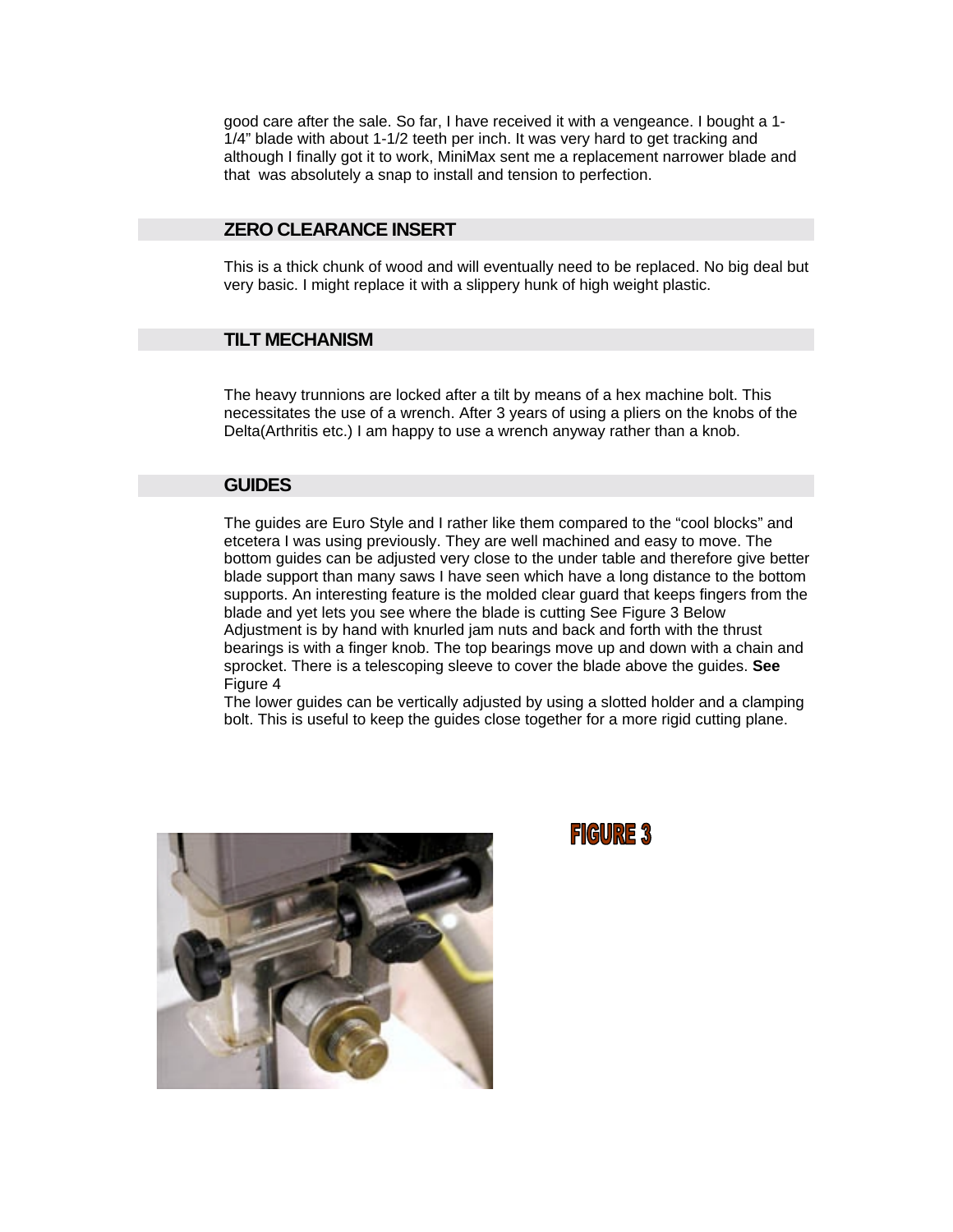

### **WHEELS**

The wheels are about 16" in diameter and are heavy cast iron. The tires are very interesting in that they are molded with a tongue to match a groove in the wheels. This makes for easy tire changing when it becomes necessary. To me, this beats a glued or vulcanized tire which could be a major production to replace if torn up by a blade break.

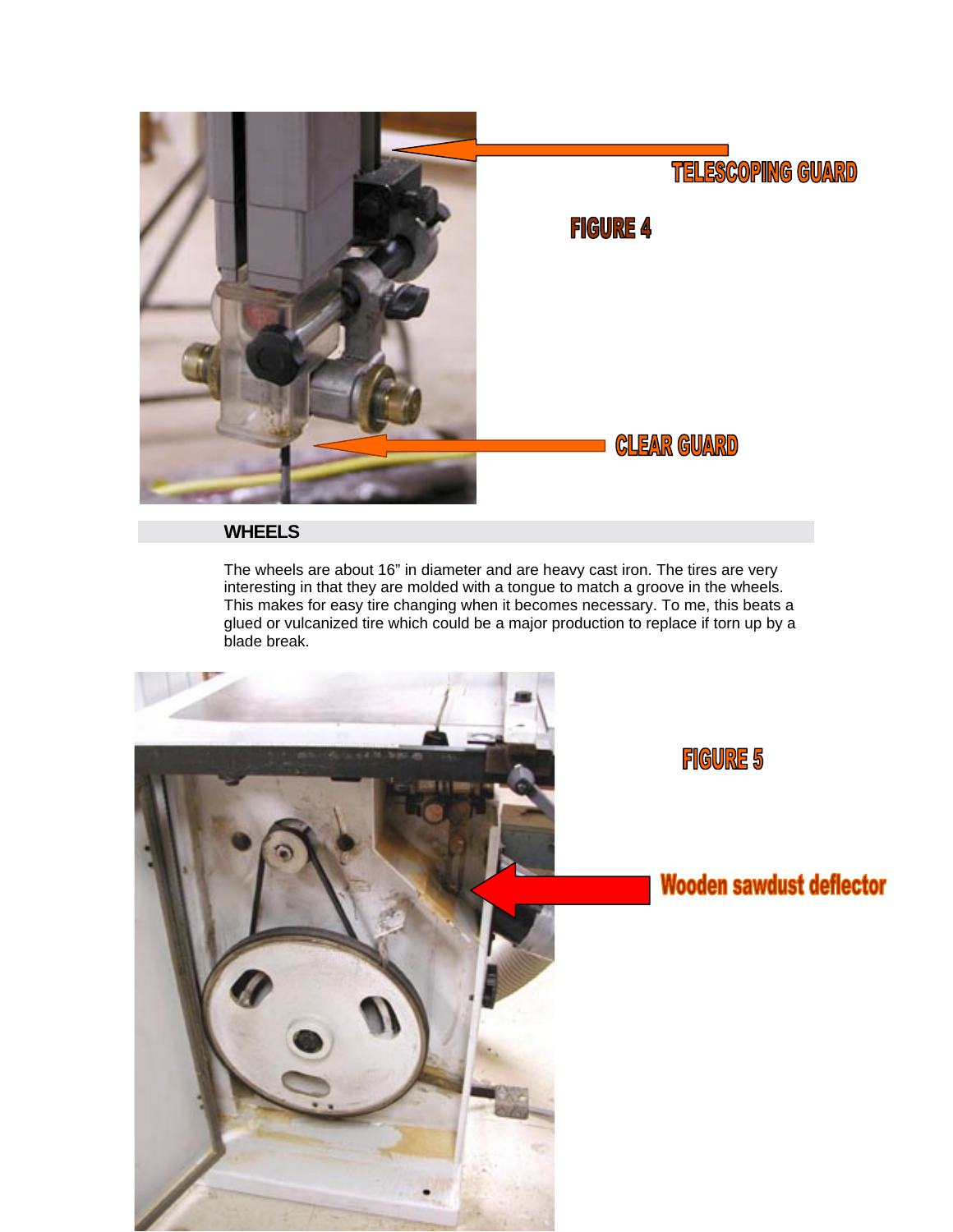### **DUST COLLECTION**

Note the wooden deflector in the picture above. It seems to send almost all of the sawdust into the 100mm collector tube. (Almost 4" and a little tight to attach a 4" dust hose to.) I am using a rubber tube and hose clamps to connect my dust collector There is also a little brush that constantly cleans off the tires.

### **POWER**

WOW! A full 3 horsepower…240 Volt ,2.2KW heavy duty motor. It deserves its own 240 volt 20 amp circuit. I only had to pick up a power plug at Home depot and use an extension (#10 2 wire) A LOT of Power. With the pulley arrangement, the wheels turn at about 900 RPM. A reasonable blade speed.

### **BLADES**

I bought some blades with the saw. They were satisfactory but not exciting. I look forward to a wood slicer (Highland Hardware) or a Timberwolf blade in the 145" length. As mentioned earlier, I felt the 1-1/4 " blade was a bit much for the saw but 1" is just fine.

### **VIBRATION**

I did not have a nickel so I tried a dime…If you called heads you won cause of course it fell over(actually I never got the dime to stand up). Seriously the saw runs very quietly and with very little vibration.

### **SAFETY FEATURES**

The magnetic switch has a panic stop that must be pulled out to restart. So far I have counted 3 microswitches that stop the motor(or not allow it to start) One on each door, one that works with the brake. When you activate the brake, it shuts down the motor as it stops the blade. Works very well.

### **MOBILITY SYSTEM**

This has a wheeled jack and a pair of wheels that activate when one end is lifted. Fairly easy to move but positioning it is a little bit like parallel parking. See Figure 6 Below. It works and I may adapt the jack to move such things as my lathe table.